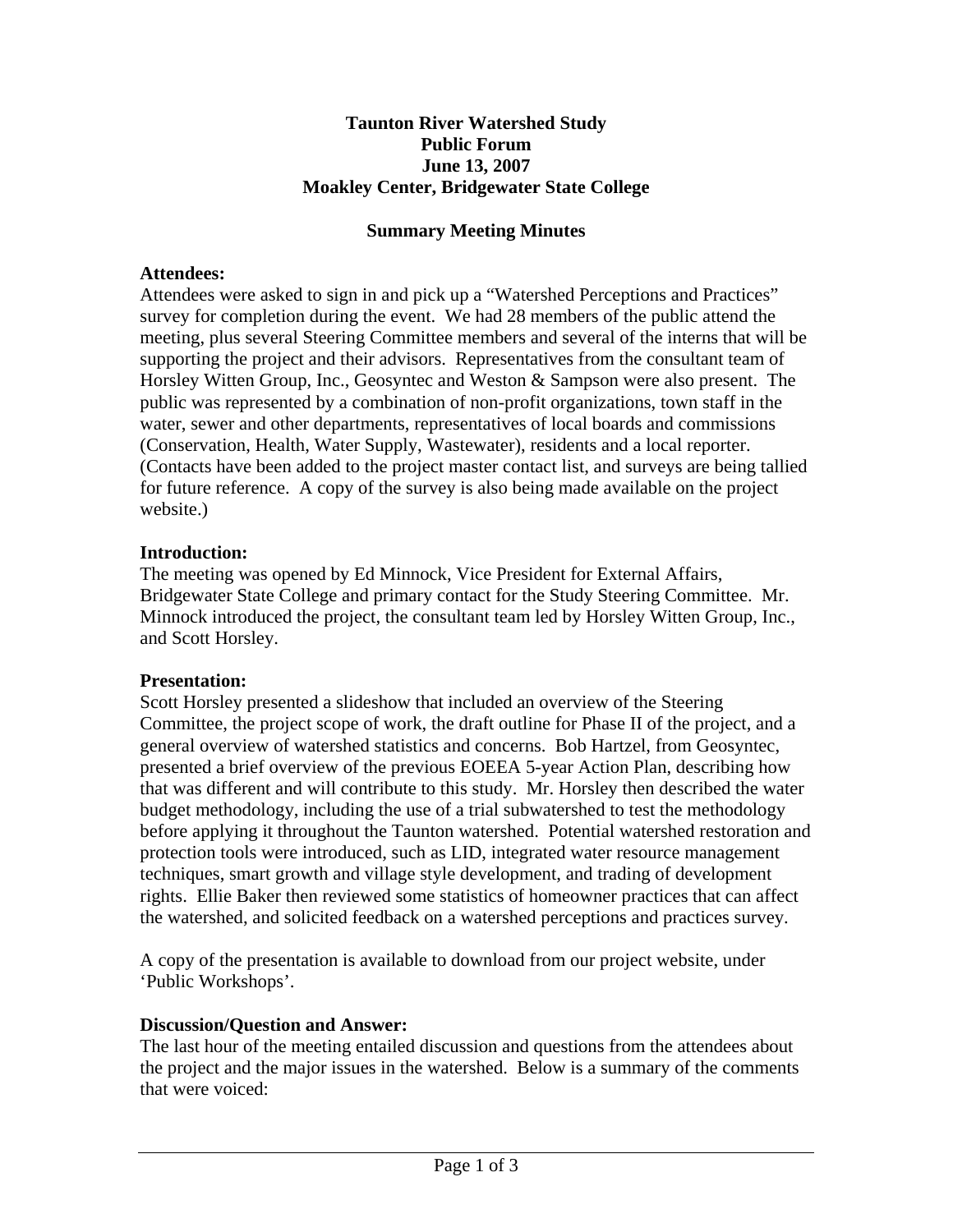- Commercial-Industrial properties in our trial subwatershed, Coweeset Brook, are located in both Brockton and Easton and discharge to the Brockton treatment plant. Industrial discharges from Brockton require pretreatment while those from Easton do not require the same pretreatment.
- Comment that local changes (zoning, ordinances/bylaws, regulation, and enforcement) can begin now, and do not need to wait until this study is completed.
- Question was raised about whether building inspections enforce or can enforce stormwater management on sites.
- Easton DPW discussed the benefits and successes in Easton from public education/ watershed education. He noted that the Wastewater Department has \$20,000 in its annual budget to fund household hazardous waste.
- Concerns were voiced about the water quality to the Salisbury River from the Brockton wastewater treatment plant.
- A large wetlands replication project being considered for Burridge Pond was mentioned.
- A suggestion was made for a survey to be given to local town boards in the watershed to gather information about needs, problems and areas to highlight for Phase 2 of the project.
- It was noted that there appear to be missing groundwater discharge permits in the data from MassGIS.
- It was stated that there are problems in Taunton with untreated wastewater discharges to the river during large storm events due to overflows. Many sump pumps are hooked directly to the system (stormwater or wastewater?) and contribute to overflows. These overflows create fines for the city to DEP, and this person questioned whether that money was used by the state to help solve the problem. A large study on sump pump locations was done in Brockton to begin to address this problem.
- A question was asked about whether the project would include any watershed education outreach to young school children. Kevin Curry commented that Bridgewater State College was working on that down the road.
- Wetland restoration to address historic wetland loss was requested to be included in the recommendations from the project. Another noted that wetland loss seems to be an even growing problem, despite regulations.